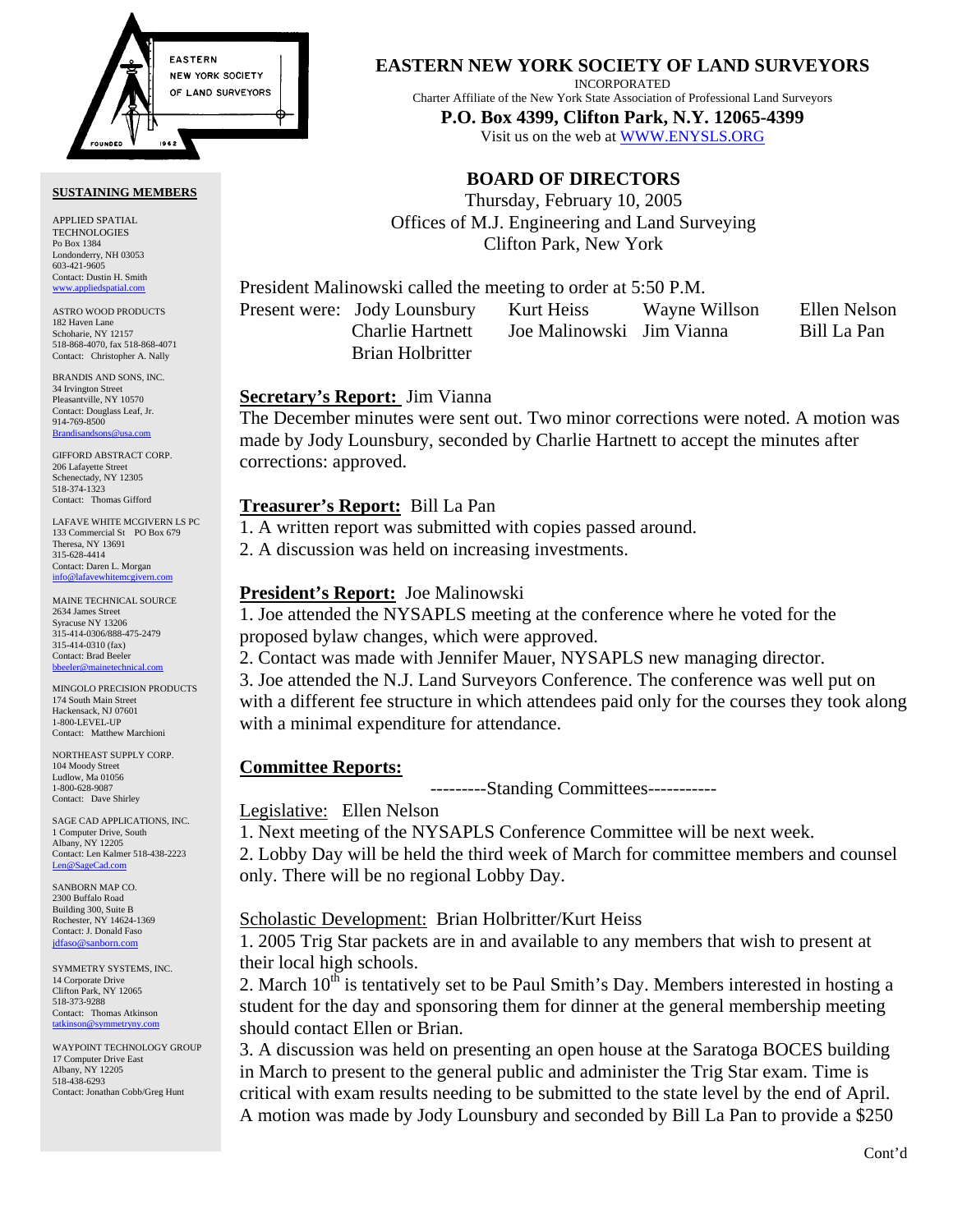#### **SUSTAINING MEMBERS**

APPLIED SPATIAL **TECHNOLOGIES** Po Box 1384 Londonderry, NH 03053 603-421-9605 Contact: Dustin H. Smith www.applied

ASTRO WOOD PRODUCTS 182 Haven Lane Schoharie, NY 12157 518-868-4070, fax 518-868-4071 Contact: Christopher A. Nally

BRANDIS AND SONS, INC. 34 Irvington Street Pleasantville, NY 10570 Contact: Douglass Leaf, Jr. 914-769-8500 [Brandisandsons@usa.com](mailto:brandisandsons@usa.com)

GIFFORD ABSTRACT CORP. 206 Lafayette Street Schenectady, NY 12305 518-374-1323 Contact: Thomas Gifford

LAFAVE WHITE MCGIVERN LS PC 133 Commercial St PO Box 679 Theresa, NY 13691 315-628-4414 Contact: Daren L. Morgan info@lafavewhitem

MAINE TECHNICAL SOURCE 2634 James Street Syracuse NY 13206 315-414-0306/888-475-2479 315-414-0310 (fax) Contact: Brad Beeler  $b$ bbeeler@mainet

MINGOLO PRECISION PRODUCTS 174 South Main Street Hackensack, NJ 07601 1-800-LEVEL-UP Contact: Matthew Marchioni

NORTHEAST SUPPLY CORP. 104 Moody Street Ludlow, Ma 01056 1-800-628-9087 Contact: Dave Shirley

SAGE CAD APPLICATIONS, INC. 1 Computer Drive, South Albany, NY 12205 Contact: Len Kalmer 518-438-2223 [Len@SageCad.com](mailto:len@sagecad.com)

SANBORN MAP CO. 2300 Buffalo Road Building 300, Suite B Rochester, NY 14624-1369 Contact: J. Donald Faso [jdfaso@sanborn.com](mailto:jdfaso@sanborn.com)

SYMMETRY SYSTEMS, INC. 14 Corporate Drive Clifton Park, NY 12065 518-373-9288 Contact: Thomas Atkinson [tatkinson@symmetryny.com](mailto:tatkinson@symmetryny.com)

WAYPOINT TECHNOLOGY GROUP 17 Computer Drive East Albany, NY 12205 518-438-6293 Contact: Jonathan Cobb/Greg Hunt

savings bond to the winner of the open house Trig Star exam; approved. Charlie Hartnett and Brian Holbritter both plan to give the Trig Star test to their local schools. A committee is being setup to plan for the open house/exam in the hopes of hosting it in time for this years TrigStar exam.

### Membership Committee: Ellen Nelson/Jim Vianna

1. Welcome new regular members James Cook, LS, Alvin Huehnel, LS, John Jermano, LS and associate member Mark Spallone.

2. A card and \$25 donation was sent to the Fort Hudson Foundation in memory of Helen La Pan.

3. A card and \$25 donation was sent to the Walter Hoving Home in memory of Alf Johannessen.

#### Program:

1. Thursday March  $10^{th}$  will be Eastern's annual Paul Smith's day.

2. Jody Lounsbury from M.J. Engineering and Land Surveying will present on the use of their new laser scanner.

## Public Relations: Jim Vianna

1. **The Proprietors List is being revised**. Chuck Lent and Bill Whimple have developed a new application that will be sent to all members and available on line at Eastern's Website. **Current and interested individuals, will have to fill out this form and submit it to be placed on the 2005 list,** which is handed out at various events and available to prospective clients on-line.

2. This year's Home Show was well attended, there appeared to be more people in attendance than last year. The map winner was Noreen Haws of Albany. Thanks once again to Richard Bennett for providing the historical reproduction map of downtown Albany. Special thanks to Ray Liuzzo and C.T. Male for providing an excellent Power-Point presentation for the two seminars that were given.

---------- Temporary Committees -----------

Conference Committee 2005: Ellen Nelson

1. Attendance at this year's conference was considerably higher than in the past. Presenters were well received. One speaker did not show up. The staggering of lunch in the exhibiter area was successful with less crowding and allowing more contact time with the vendors. The hotel overbooked on rooms and some attendees had to stay in other hotels.

#### Website: Kurt Heiss

1. Conference 2005 pictures are up on the Website.

#### **Unfinished Business:**

1. Final wording for the Colvin birthplace historical marker is being reviewed. Brian Magee is working on obtaining permission of the property owner for placement of the sign.

2.